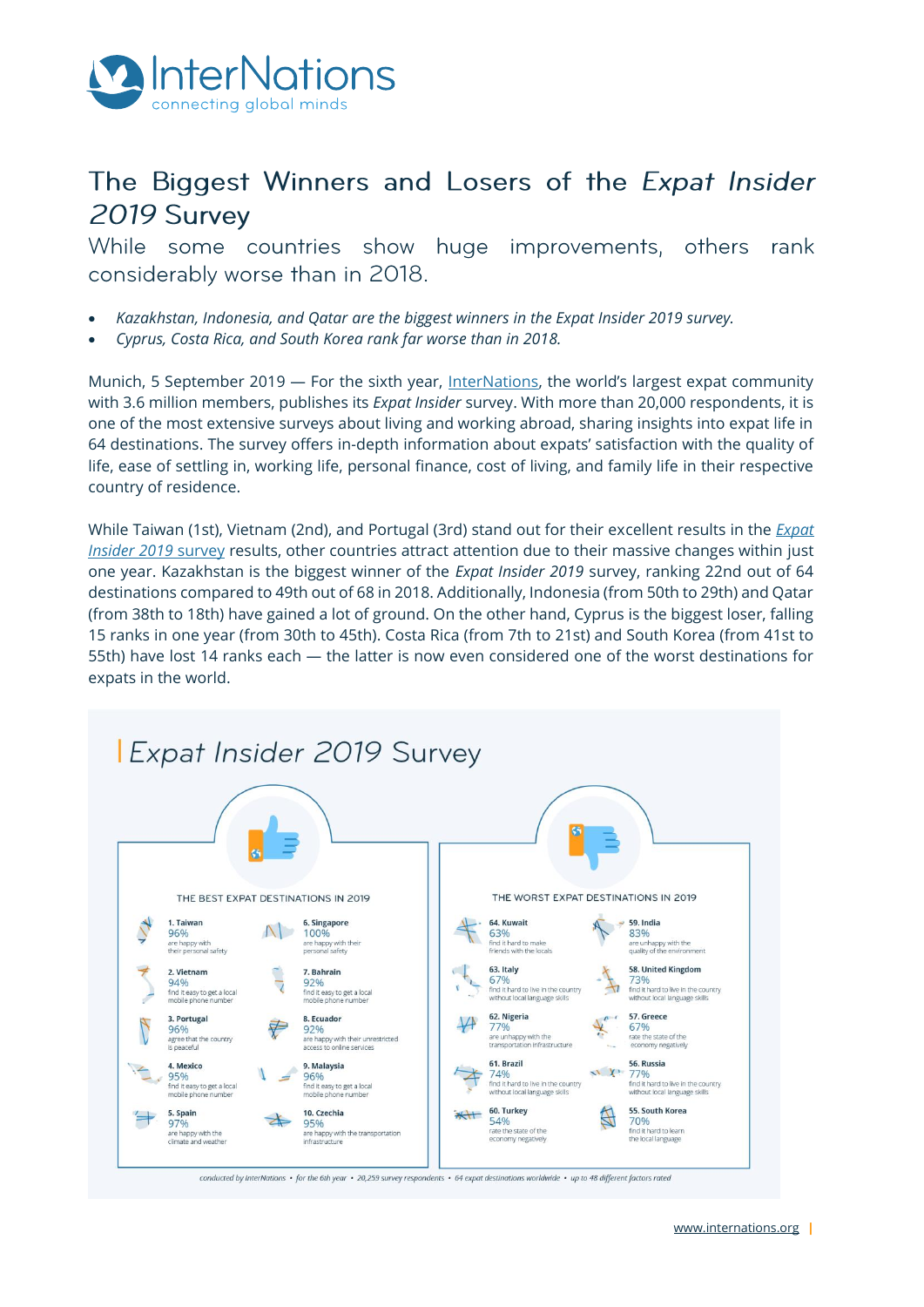

# Kazakhstan: The Biggest Winner

Kazakhstan shows the biggest improvement in 2019, gaining an impressive 27 ranks and achieving its best result since the *Expat Insider* survey was first conducted in 2014. The country has made big strides across the board and expats seem satisfied: 79% are happy with their life abroad, compared to 68% in 2018 and 75% globally.

In the Working Abroad Index, Kazakhstan has improved by 21 ranks, making it into the top 5 for career prospects and satisfaction. In 2019, 58% of respondents are generally happy with their career options, and 22% even say they could not be any better.

When it comes to the ease of settling in, Kazakhstan has improved for all factors, but especially in the Feeling at Home subcategory, where it has gained 31 ranks. Over a quarter of expats in Kazakhstan (26%) find it very easy to get used to the local culture, compared to 13% in 2018, and 27% agree completely that it is easy to settle down, 16 percentage points more than in 2018. This includes an expat from the Philippines who appreciates "*the place, its people, and its rich culture*".

Kazakhstan has also made it out of the bottom 10 for quality of life. When it comes to socializing and leisure activities, 23% of expats are even *very happy* with this factor, compared to only 10% in 2018. The country shows some major improvement regarding the transportation infrastructure: 74% are generally satisfied, compared to 51% in 2018. "*Everything is not far on foot or by taxi*," an Indian expat says about Astana. "*You can reach every place in less than 30 minutes.*"

Moreover, ranking in the top 10 of the Personal Finance Index since 2016, Kazakhstan even lands in second place in 2019. Only 4% are unhappy with their financial situation, compared to 10% in 2018.

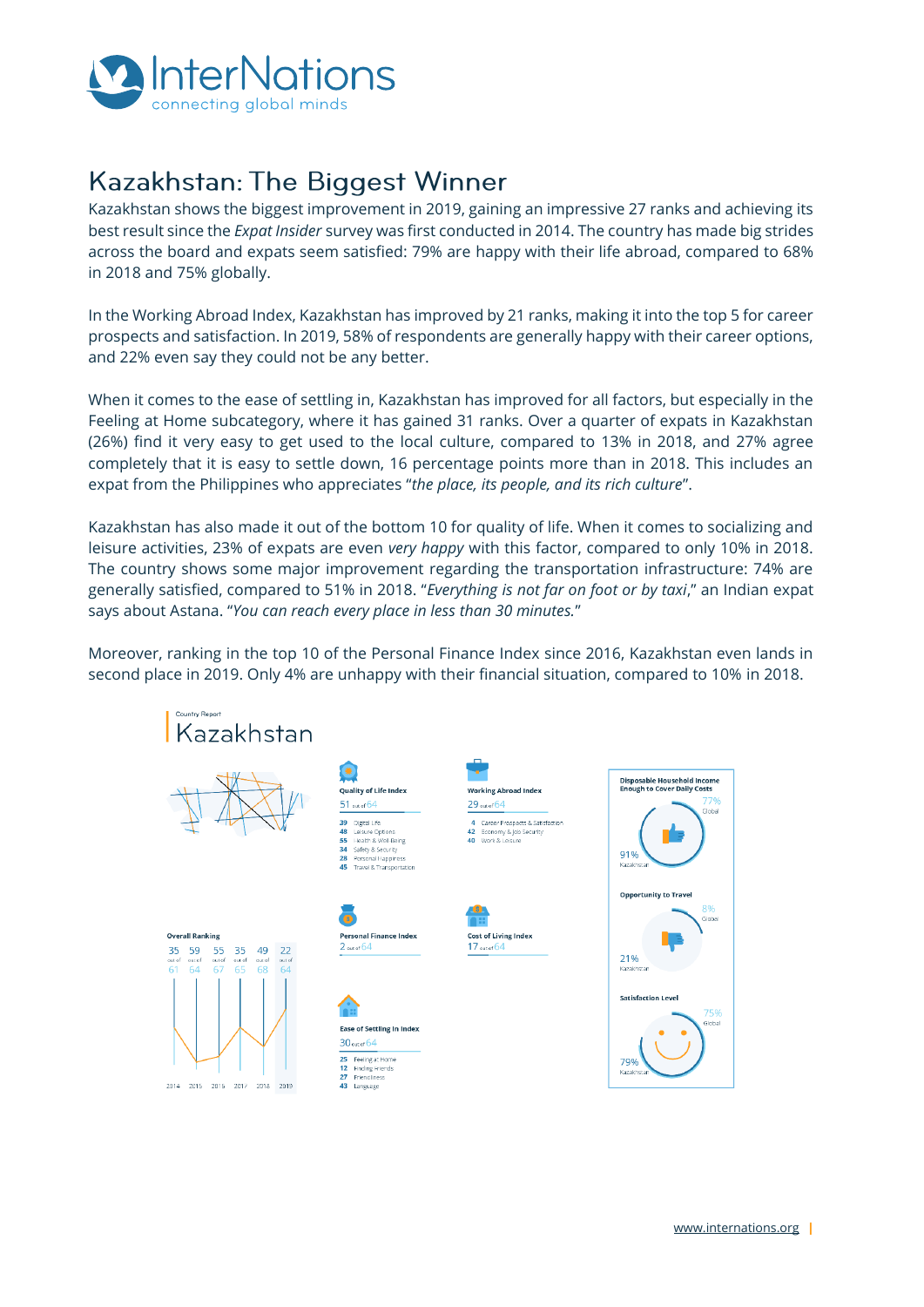

## Indonesia: Where Expats Feel at Home

Indonesia gains 21 ranks in 2019, making it into the top 30 (29th out of 64) but not quite reaching its 2014 result (20th out of 61). In general, expats in Indonesia are rather satisfied with their life abroad — 79% say as much, compared to 72% in 2018.

In the Working Abroad Index, Indonesia has improved across nearly all factors, especially for working hours: 68% are generally happy with this factor, 13 percentage points more than in 2018. Although the average full-time working hours in Indonesia have increased slightly from 46.0 to 46.4 hours, expats are a little less likely to work full time (79% of working expats vs. 82% in 2018).

In the Ease of Settling In Index, the biggest changes have taken place in the Feeling at Home subcategory, where Indonesia has gained 13 ranks. Seven in ten expats (70%) find it easy to get used to the local culture, compared to 61% in 2018. Expats find it generally easy to make local friends in Indonesia, 16% even very much so. The country ranks in the top 10 for this factor. "*It is a home away from home*," an expat from India thinks. "*The people here are very warm and friendly*."

In the Quality of Life Index, Indonesia shows some noticeable improvements in the Digital Life subcategory, particularly for the availability of government services online. Although 7% of expats still give this factor the worst rating possible, this is a huge improvement compared to 20% in 2018. Unfortunately, this development has not reached everyone in Indonesia yet. A US American expat living in a small town complains that "*access to the internet infrastructure is limited and challenging*".

Indonesia also does better for socializing and leisure activities: 65% of respondents are happy with this factor, six percentage points more than in 2018 (59%).

The Personal Finance Index is the only area where Indonesia shows significantly worse results than in 2018 (from 15th out of 68 to 28th out of 64). Still, survey respondents seem to be generally content with their financial situation. According to one British expat, "*the cost of living is very good compared to the UK, and taxes are very low.*"

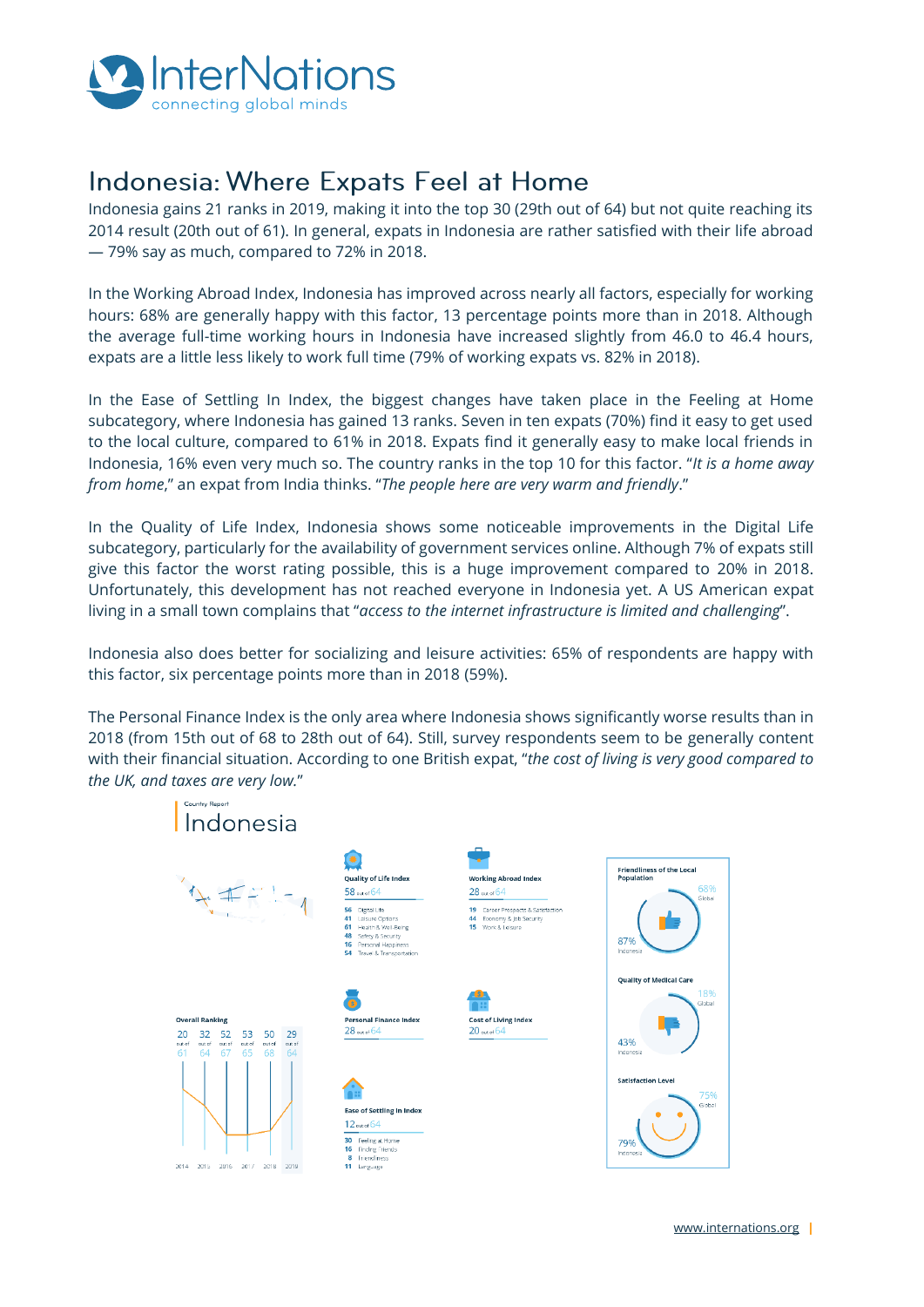

## **Qatar: More for Your Money**

Qatar has been on an upwards trend since 2016, when it ranked 60th out of 67 destinations. Since then, the Middle Eastern country has slowly worked its way up to the top 20 in 2019 (18th out of 64), with only 5% of respondents in Qatar generally unsatisfied with their life abroad (vs. 12% globally).

In the Working Abroad Index, Qatar has improved across all factors and the overall job satisfaction has increased by ten percentage points (69% positive ratings in 2019). A Greek survey respondent agrees that the "*potential for excelling at work is there*". Expats also see an improvement in their worklife balance: 63% are satisfied with this factor, compared to 53% in 2018.

Close to two-thirds of respondents (66%) find it easy to settle down in Qatar (vs. 56% in 2018), and 64% agree it is easy to get used to the local culture, compared to just over half (52%) in 2018. Qatar has also gained 23 ranks for the general friendliness of the population — with 34% of expats giving it the best possible rating — and 19 ranks for the friendly attitude towards foreign residents: 70% are generally happy with the latter. An expat from India sums it up: "*It is a cool place which makes you feel at home."*

The country has also made gains for every factor in the Quality of Life Index, where it is the biggest winner. For instance, nearly half of the respondents (49%) give the political stability the best possible rating, an increase of 15 percentage points since 2018 (34%).

In the Personal Finance Index, Qatar has moved up 16 ranks, even gaining a place in the top 10 for expats' financial situation. Nearly three in four (73%) rate this factor positively, compared to 68% in 2018 and 64% globally. "*Here, I can save up for traveling and the future*," a Canadian expat states.

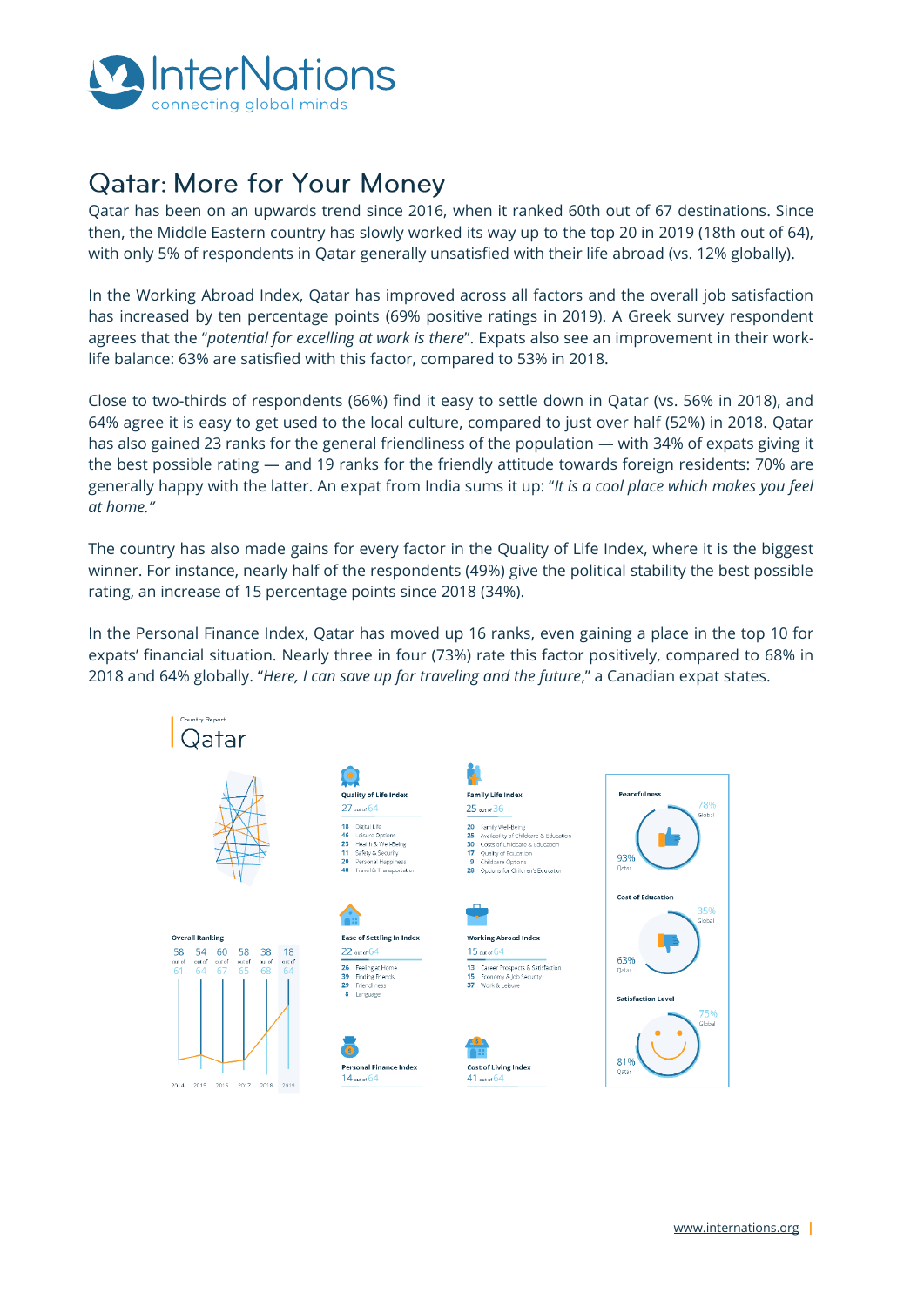

## **Cyprus: The Biggest Loser in 2019**

Cyprus has lost 15 ranks, placing 45th in the *Expat Insider* 2019 survey. Unsurprisingly, the general satisfaction with life abroad has worsened: while 13% are still completely satisfied, this is a drop of 14 percentage points since 2018 (27%).

In the Quality of Life Index, Cyprus is the biggest loser, dropping for nearly all factors. Only 61% of expats in Cyprus rate the available leisure activities positively, a result well below that of 2018 when 77% said the same. "*It is a boring place if you are middle-aged and single*," a German respondent in Cyprus points out. Moreover, only four out of nine expats in Cyprus (44%) find healthcare affordable, compared to 57% in 2018. The quality of medical care seems to have decreased as well: nearly five in nine (55%) still rate this factor positively, a result ten percentage points below that of 2018.



[www.internations.org](http://www.internations.org/) **|**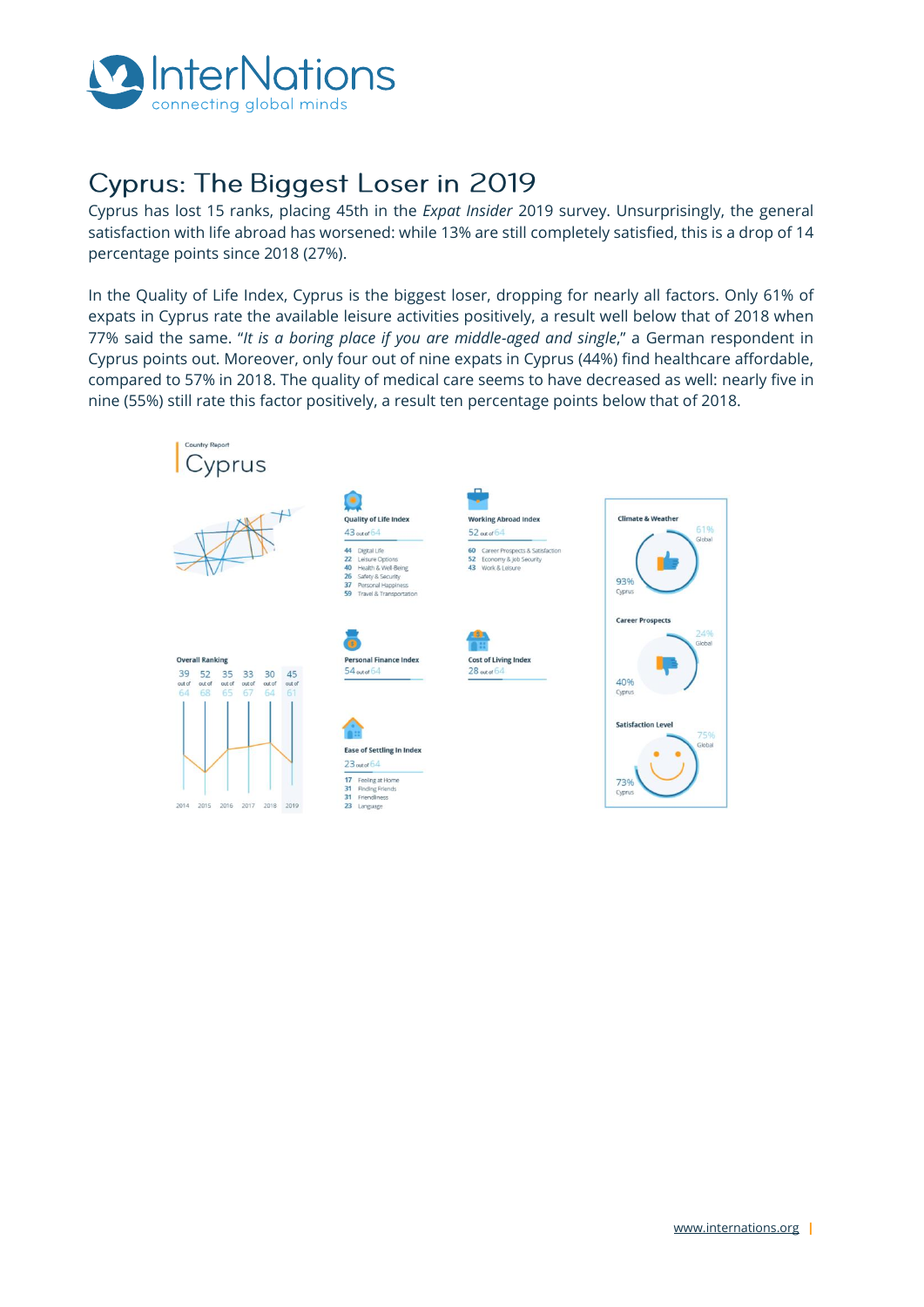

# Costa Rica: Not a Top Country Anymore

Costa Rica is another big loser in the *Expat Insider* 2019 survey. The Central American country ranked in the top 10 from 2016 to 2018 but places only 21st in 2019. This drop is also reflected in the respondents' overall satisfaction: 79% are generally satisfied with their life in Costa Rica, compared to 86% in 2018.

Costa Rica has undergone a massive drop in the Personal Finance Index. In 2019, only 46% of expats believe their disposable household income is more than enough to cover daily expenses, and a quarter (25%) says that it is not enough, compared to 17% in 2018. "*Costa Rica is expensive*," a Canadian survey respondent states. Only 59% rate their financial situation positively, a 19-percentage-points drop since 2018.



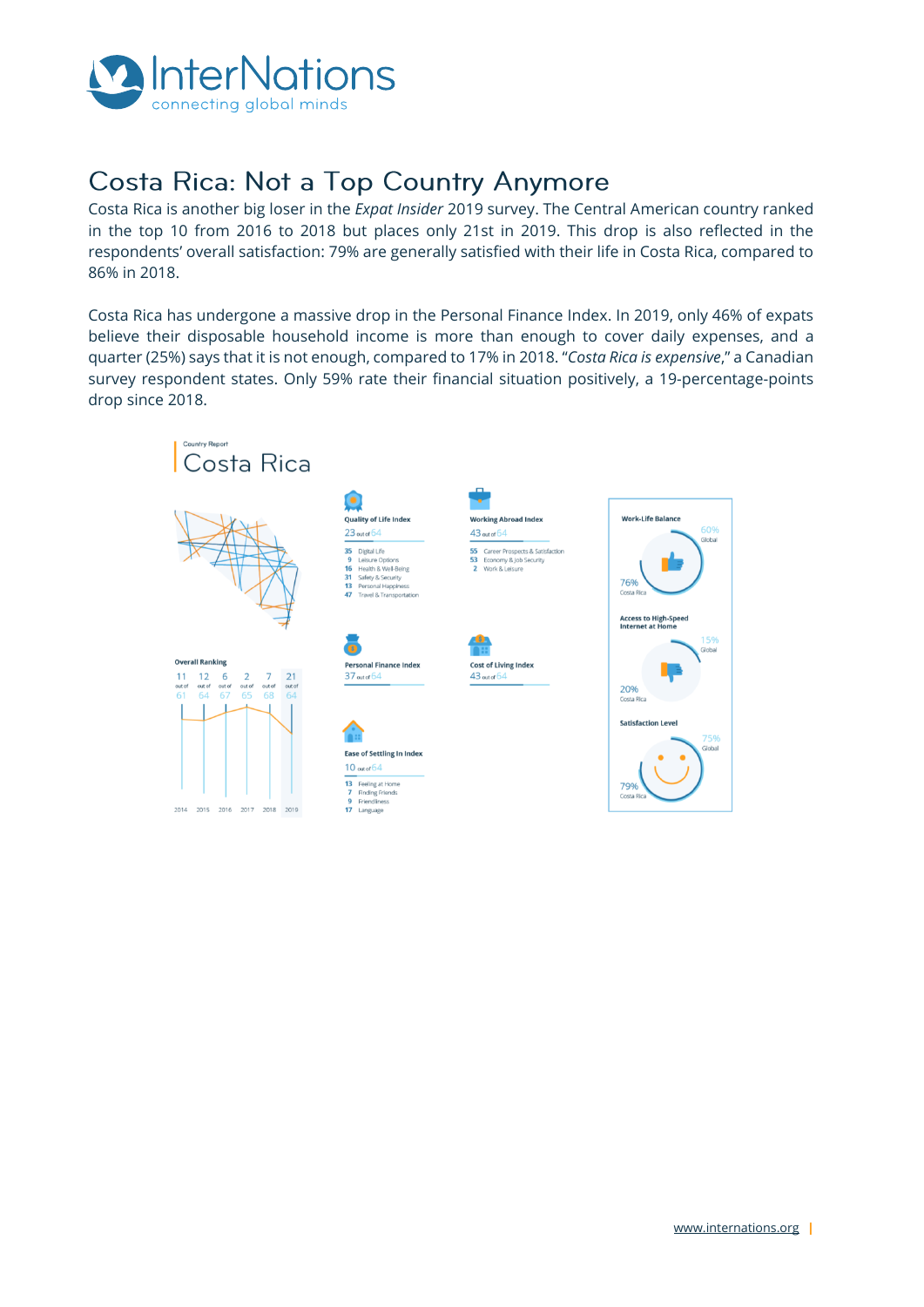

# South Korea: Now Ranking among the Bottom 10

South Korea, which has been on a downward trend since 2014, ends up among the bottom 10 (55th out of 64) in the *Expat Insider 2019* survey. The overall satisfaction with life abroad is also down: only 9% of expats in South Korea are completely satisfied, compared to 19% in 2018.

Expats seem to be especially unhappy with the cost of healthcare in South Korea, compared to 2018. While more than five in six expats in South Korea (84%) found healthcare generally affordable in 2018, only 65% say the same in 2019. And although career prospects have actually improved — 49% are happy with this factor, compared to 39% in 2018 — the state of the economy has worsened. In 2019, 61% of expats in South Korea are happy with the latter, compared to 79% in 2018.